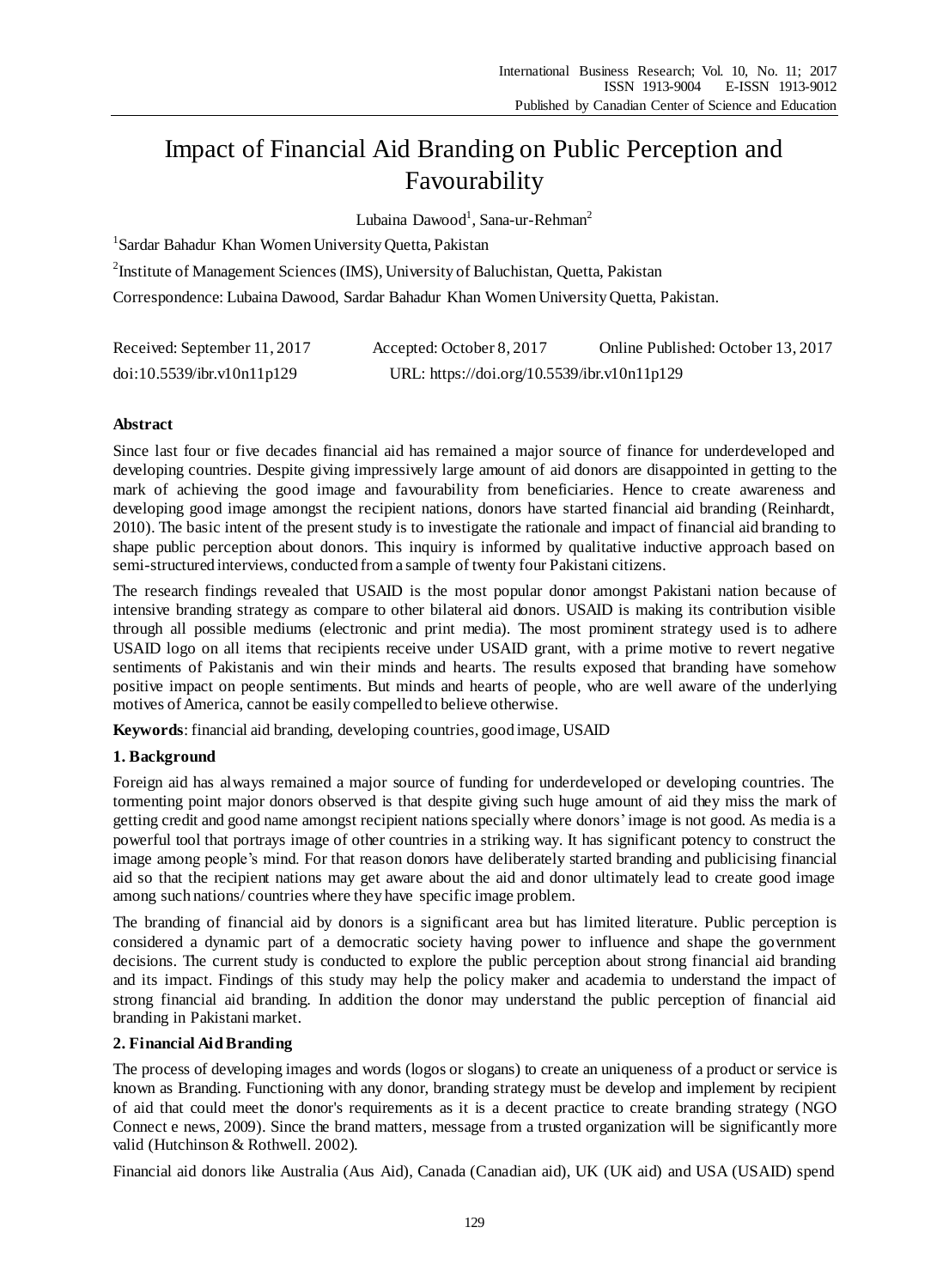substantial amount on branding in order to earn the credit of their contribution, to be more visible and win mind and hearts of recipients. While some donors do not focus much on branding. Among various sources of branding and publicity, television has remained the most dominant medium. Other sources inclue billboards, newspaper and radio that knowingly influence the public opinion and views (Sultana, 2007). Donors used media for branding because media is a powerful tool that shapes the mind set of individuals. It has always influenced opinions and behaviour of people and represent other countries images in a striking way (Saleem,n.d).

# **Australian Aid branding policy in recipient countries**

According to Australian government appreciation of the development role can be maximises through correct branding which will also increase the accountability and transparency of Australia's aid program. So for enhancing the visibility of the Australian aid, AAI ( Australian Aid Identifier) is made possible by adhering it on all products and activities related to aid programme. It was updated in November 2013 and all recipients were directed to use updated Australian logo to brand all assistance and development activities provided abroad by the Australian Government (Australia Golobal Alumni. 2016).



Figure 1. Approved versions of Australian Aid

Source: Branding aid projects and initiatives.

# **Canadian International Development Agency Branding Policy**

In order to make Canadian and population of aid recipient countries aware of Canada's contribution, the government has developed a policy to use wordmark on communication products and infrastructure delivered with Canadian support. Through this they will remain prominent and influential and their work can be easily identified helping to advance Canada's interest and values internationally (GC, 2016).

# **UK Aid Branding Policy**

In June 2012 Andrew Mitchell, Secretary of UKs' International Development said "the credit Britain deserves for tackling global poverty, has not received for too long. In the development society some have been disinclined to 'badge' the aid under UK with Union Flag". So UK has decided to change the branding policy.It is important that aid from Britain should be identified easily and clearly by the people around the world (covering all areas like villages, towns and cities) (Uk, 2012).

Now new logo is marked with Union Flag. All aid-related products sent abroad, will be clearly marked with this symbol meanings that it comes from the United Kingdom. The new logo will help to drive the credit that Britain deserves. Branding of UK aid is not restricted just to the use of logo. It take account of what they say and write. UK-aid logo is now displayed on all items of supplies, such as, emergency grain packets, schools and water pumps. Recipients should also concede funding in press releases, public declarations on social media, in any interview and in other public communications that it is from UK government. (UK aid branding guidance, 2014).

## **USAID Branding Policy**

USAID, is an independent federal government agency of USA. It is delivering humanitarian and economic assistance in the complince of overseas growth plans of America (Tabbasum, 2014). One of its ais to provide better living conditions to developing nations and the other one is to create a market for USA (NGO Connect e news, 2009).

USAID Standard Graphic Identity there in after referred to as "USAID logo" builds upon the recognition and brand-equity developed over more than 65 years of U.S. foreign aid. The USAID logo descended directly from the logo of Marshall Plan, created when Congress became aware that credit was being taken by Soviet Union for the poorly marked donations by USA to needy nations. In the course of the last 50 years, the handclasp of USAID has turned out to be outstanding amongst other known U.S. logos. USAID logo at different periods of the history are shown in Table 1.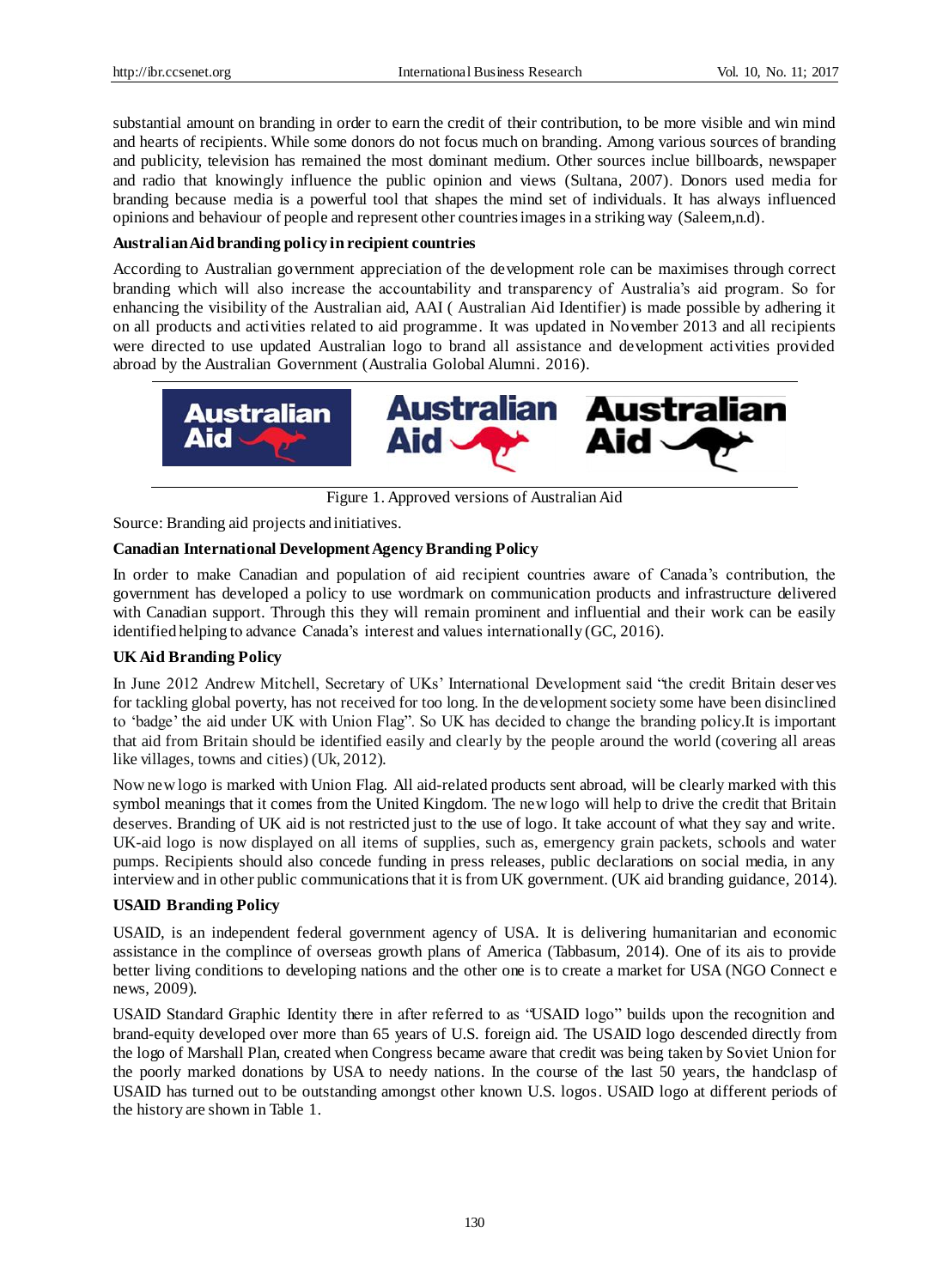



Source: USAID graphics, 2016

"USAID's brand is more than a logo. It reflects the unique values and principles of the Agency to a worldwide audience. Furthermore, it shows goodwill of the American individuals in giving help to needy nations. According to the USAID team "we have all "earned" our brand by doing hard things well, often in the most challenging environments" (USAID graphics, 2016).

USAID designed its branding policy by amending 641section of foreign assistance act 1961 as a means to increase the visibility of USAID and its work (USAID, 2014). In 2002, USAID launched a new branding policy, requiring all AID-funded programs, projects, activities, public communications, and supplies be branded or marked with the "USAID Identity" (Reinhardt, 2010). The USAID brand is issued to all partners, government recipients of US aid, and each is required to display the USAID brand at worksites, on finished products, and on distributed items, such as pamphlets, food packets, or textbooks (USAID, 2009).

In the aftermath of the 2004/2005 the value of the increased visibility of foreign aid was admired strongly. As USAID's updated "brand identity" was first time used publicly during tsunami relief endeavours. In 2004, study conducted by State Department revealed that in many Muslim nations the favourable opinions for America were at highest record. In early 2005, the aftereffect of first time "well branded" foreign aid efforts by U.S doubled (from 37 to 66 percent) the favourability of USA in Indonesia (USAID, 2014).

There are different views regarding strong branding policy of USAID. The Obama administration argued that USAID branding upsurges transparency. Some are of the view that USAID has found a way to pursue growth while also needs to win the hearts and minds of people. That's why the Agency is making decisions about where to send aid based on projects that are most easily brand able, rather than "most worthy"(Reinhardt, 2011).

While a leading Republican presidential candidate, son and brother of some former US Presidents and former Florida Governor Jeb Bush says that "America should not buy friends by using foreign aid, detecting that friendship of Pakistani nation was failed to buy through these efforts and it is not the appropriate use of financial aid" expressed in an interview to fox news. Further he said our financial aid should be a sign of free market philosophy economically and our values. Aid should not be directed to nations that put off their interest in reforming so that people can rise up. He says that foreign aid will never work if it is used to win friends. Moreover, conditions applied with aid are also inappropriate (Bush, 2015).

According to Mr. Bush (2015) USA should think from the side of people as opposed to supporting administrations that smother goals of their kin. Foreign aid should help them in understanding the meaning of freedom, free market economies and freedom of our nation. It's a waste of money that just given to support the despots for maintaining their presence (Bush, 2015).

## **3. Financial Aid donors to Pakistan**

Pakistan, since its birth, has remained an aid-dependent nation especially during the 1960s, 70s and 80s; Pakistan is reported as one of the largest aid recipients in Asia (Zaidi, 2009). Pakistan, like other developing nations, has remained economically stagnant and more hooked on aid, in spite of receiving large quantities of financial aid (Javid & Qayyum, 2011). Different terms and conditions imposed by donors, due to economic and strategic interest in Pakistan, are most important issues badly affecting the growth process of the country (Le & Ataullah, 2001).

There are number of donors working for the betterment of Pakistan some of them are shown in Table 2 along with their logos.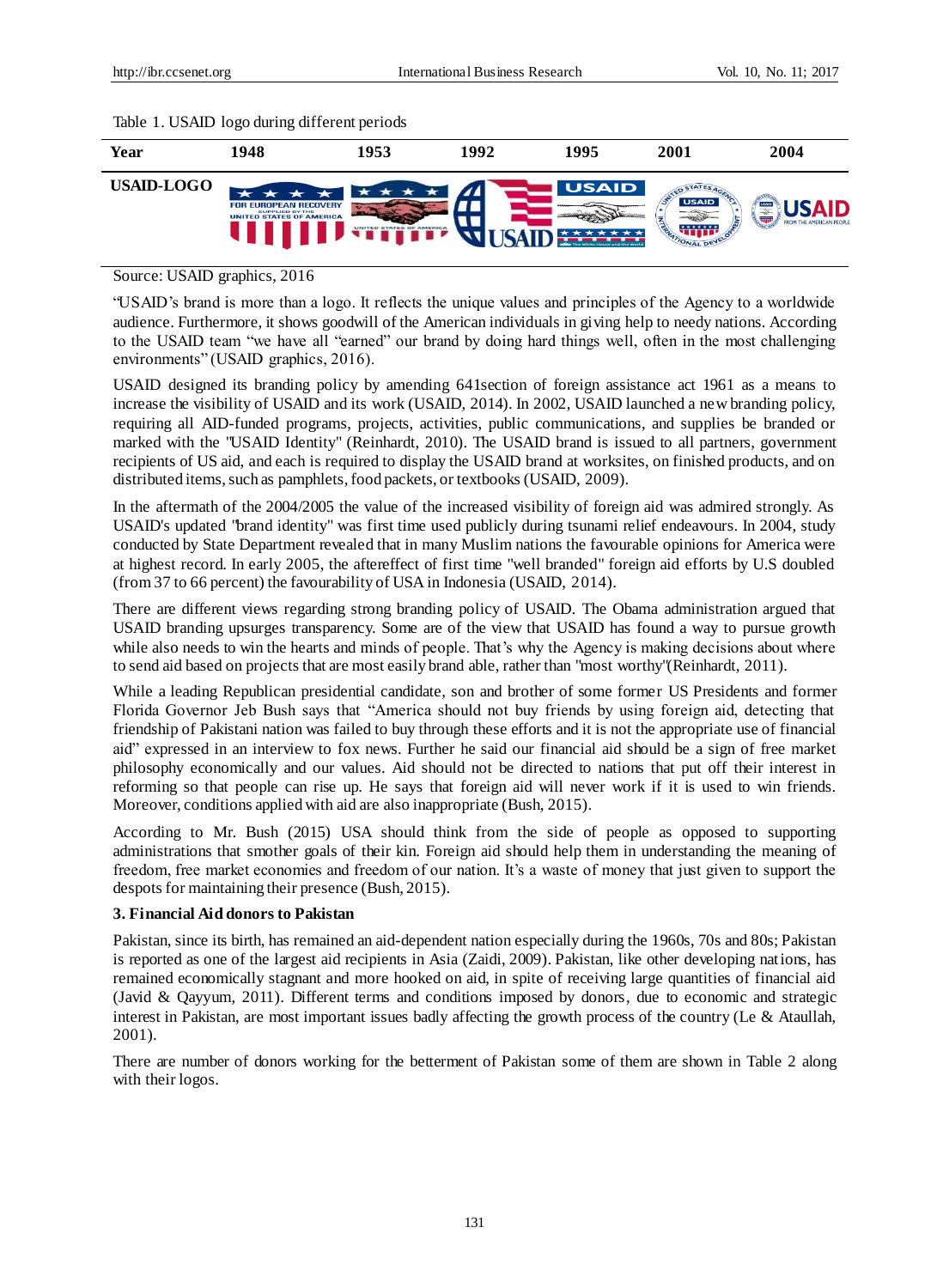#### Table 2. Bilateral aid donors to Pakistan and their logos

Australian Aid

Canadian International Development Agency

United Kingdom's Department for International Development (DFID)

Japan International Cooperation Agency (JICA),

Norway

Netherlands

Germany

Swiss Development Cooperation (SDC)

China

Saudi Arab

United States Agency for International Development

Source: Pakistan Donor profile (2014)

#### **USAID Branding in Pakistan**

The Interim Strategy (2003–2007) of USA defined the objectives of USAID in Pakistan to promote stability, equality, economic growth and improve the well-being of Pakistani people (Tabbasum, 2014). In Pakistan sturdy USAID branding is the result of success of branding in Indonesia. As Tsunami relief efforts symbolize the first wide-scale use of the USAID brand every box of blankets, every container of food, every crate of water bottles, every individual water bottle, was labelled as being "FROM THE AMERICAN PEOPLE."as shown in Figure 2



Figure 2. USAID logo for Pakistan

Source: [USAID](file:///F:/MS/MS-FT-Proposal/A.%20Final%20Thesis/chap%20of%20thesis/final%20thesis/thesis%20for%20submission/review/USAID) branding (2017)

Americans are among those who are facing acute image problems, more probebly in Islamic world ( Khan & Safdar, 2010). Among Islamic countries, particularly in Pakistan anti-American sentiments have been evident due to range of reasons such as the assassination of Osama bin Laden by USA military operation, USA drone



**Australian** 

Canadian International Development Agency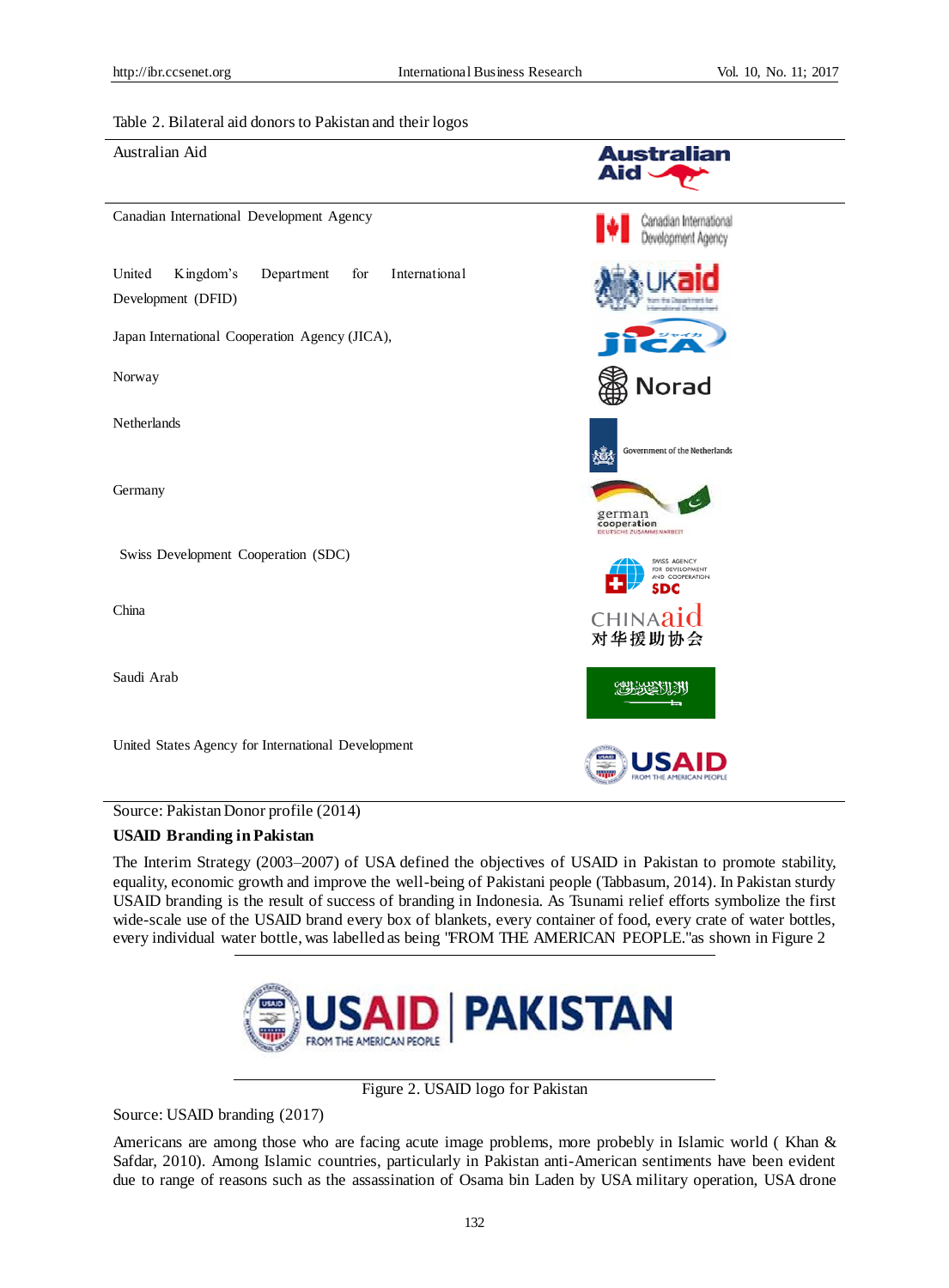attacks in northwest region of the Pakistan, USA pressure to launch a military operation in North Waziristan and Public and political pressure on Pakistan government to stop NATO supplies (Saleem & Mian2014). Large portion of Pakistani nation considered American policies unfair and hold negative image of USA (Khan & Safdar, 2010). Pew Research Centre (2012) survey shows that almost 74% of Pakistanis viewed USA as an enemy state. Moreover, 40% people believed that US aid was having a negative impact on Pakistan's economy (Khan & Safdar, 2010). Therefore, U.S assistances is facing single most important challenge of winning public confidence and credibility in Pakistan (Naviwala, 2010).

USAID branding has been controversial in Pakistan as USAID programs accompanied objectives of economic growth, export expansion and poverty mitigation however none of these objectives seem to have been realized because they are focusing too much on strong branding rather on development (Tabbasum, 2014). The intention behind strong branding is that being visible would enable U.S to "win hearts and minds" in Pakistan (Naviwala, 2010). In Indonesia, the world's largest Muslim country, USAID branding marked public view shift both in favour of the USA and against Osama Bin Laden and terrorism, over the course of the tsunami events. The USA Senate went on to the same in Pakistan to urge that the USA "take the lead" in Pakistani earthquake relief efforts in October 2005(Reinhardt, 2011). Similarly, during July 2010 flood in Pakistan gave another chance to USA to build positive image as report delivered to the Congress, it was stated that the "positive side of 2010 flood is that it gives the U.S. an opportunity to lend humanitarian aid and therefore "Improve its poor image among Pakistanis"(Yu, 2011).



Figure 3. USAID Logo on goods from America

Source[: USAID](file:///F:/MS/MS-FT-Proposal/A.%20Final%20Thesis/chap%20of%20thesis/final%20thesis/thesis%20for%20submission/review/USAID) branding.(2017)

USAID has become more involved in public diplomacy to overcome unfortunate legacy of Pakistani nation's distrust. It focuses on strong branding policy through media as media plays vital role in lives of people (Sultana, 2007). USAID is engaged in its financial aid branding through all possible mediums as evident from more or less all TV channels, websites, social networks, FM Radio, billboards and banners in major cities, and other possible communication channels (Naviwala, 2010).

Roshan Pakistan is the largest USAID ad campaign run by USAID in Pakistan, see Figure 4. It communicates message in such a soft way that listener or reader can transform its feelings easily. If some Pakistanies have negative sentiments towards America by observing the ads focused on few USAID activities in specific sectors s/he may positivly change his or her openion. Roshan Pakistan is a campaign that does not present anyone as a sufferer looking for help – no pictures of outrageous destitution, dreary living conditions, innocent children away from school and so on; neither it depict improvement as a straight forward procedure by promising moment change like other social sector campaigns do at national and international level. This campaign has just expanded the general consciousness of USAID as a brand (Huda, 2013).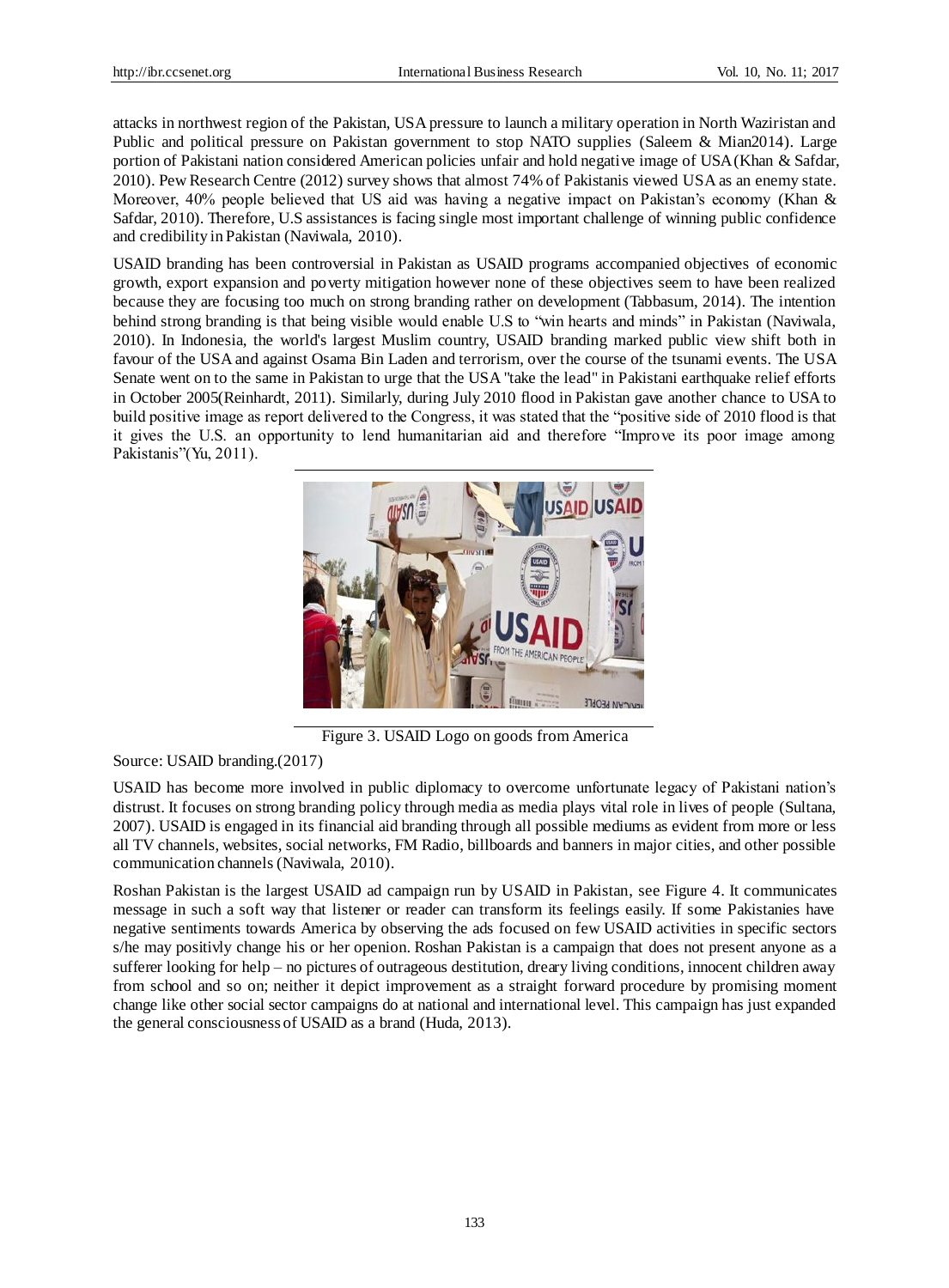

Figure 4. USAID Commercial in Pakistani Media

Source: Huda, A. (2013)

USAID branding in Pakistan is done in such a way that every common person consider America as their true associate. They are trying to make people think otherwise that a lot if not every thing in Pakistan is done with the help of America. They are friendly to Pakistan and helping in developmental work (Huda, 2013).

## **4. Brand Equity Theory**

Branding is by no means a new phenomenon. By the mid of  $20<sup>th</sup>$  century contemporary branding theories and its evolution took a starting point (Hampf & Repo, 2011). For the current study brand equity concept given by Keller is adopted. According to hime brand equity is the value of brand which in itself a function of high brand loyalty and awareness of brand name. In order to achieve strong brand equity one should follow the four steps (brand identity, meaning, responses and relationship) consist of six building blocks. These six blocks are salience (first step), performance, imagery (second step), judgments, feelings (third step) and resonance (forth step). The last block is resonance placed at the top of pyramid, and is considered most difficult and desirable level. It is achieved when deep psychological bond build with brand (Keller, 2002).

USAID is the financial aid donor which developed its brand on the basis of brand equity theory to build good relations with the nation of recipient countries (USAID graphics, 2016). So the recipient nations may get aware about the aid and donor ultimately lead to create good image among such nations/ countries where they have specific image problem.

## **5. Research Methodology**

This exploratory research employs an inductive approach to study individual's responses. This cross sectional study was based on qualitative method that emphasizes the quality of meaning in individuals' perceptions and understanding (Collis & Hussey, 2003). The non-probability, convenience sampling was used to select the sample of 24 people, covering employed personnel, students, households and business men, as these groups are important representative segments of any society and sufficient to provide alternative viewpoints. From first two categories (employees and students) interviews were conducted from male and female subjects whereas from the last two categories households and businessmen only females and males were interviewed respectively at different places as per their convenience.

For ethical consideration, a consent form was used to seek the consent and willingness of the respondents to participate in the study. Semi-structured interviews were conducted from said sample by approaching them at different places as per subjects' convenience. The interviews began with some demographic warm up questions leading to specific topic. All interviews were conducted in Urdu (Pakistani National language) which lasted for approximately 30 minutes. Interviews were also recorded with permission of respondents and later translated in English. Subjects' statements were analysed by key words and phrases identifying the perceptions and feelings of participants regarding research questions. After twenty four interviews the researcher reached at the point of saturation and stopped additional interviews (Glaser & Strauss, 1967; Strauss & Corbin, 1998; Goulding, 2005).

#### **6. Data Analysis and Discussion**

The interviews were started by showing brands of different financial aid donors. The data was analyzed for key words and phrases (most repeated words and phrases) that identify the perceptions and feelings of participants regarding research questions. Respondents were asked to identify the brand which they see more frequently as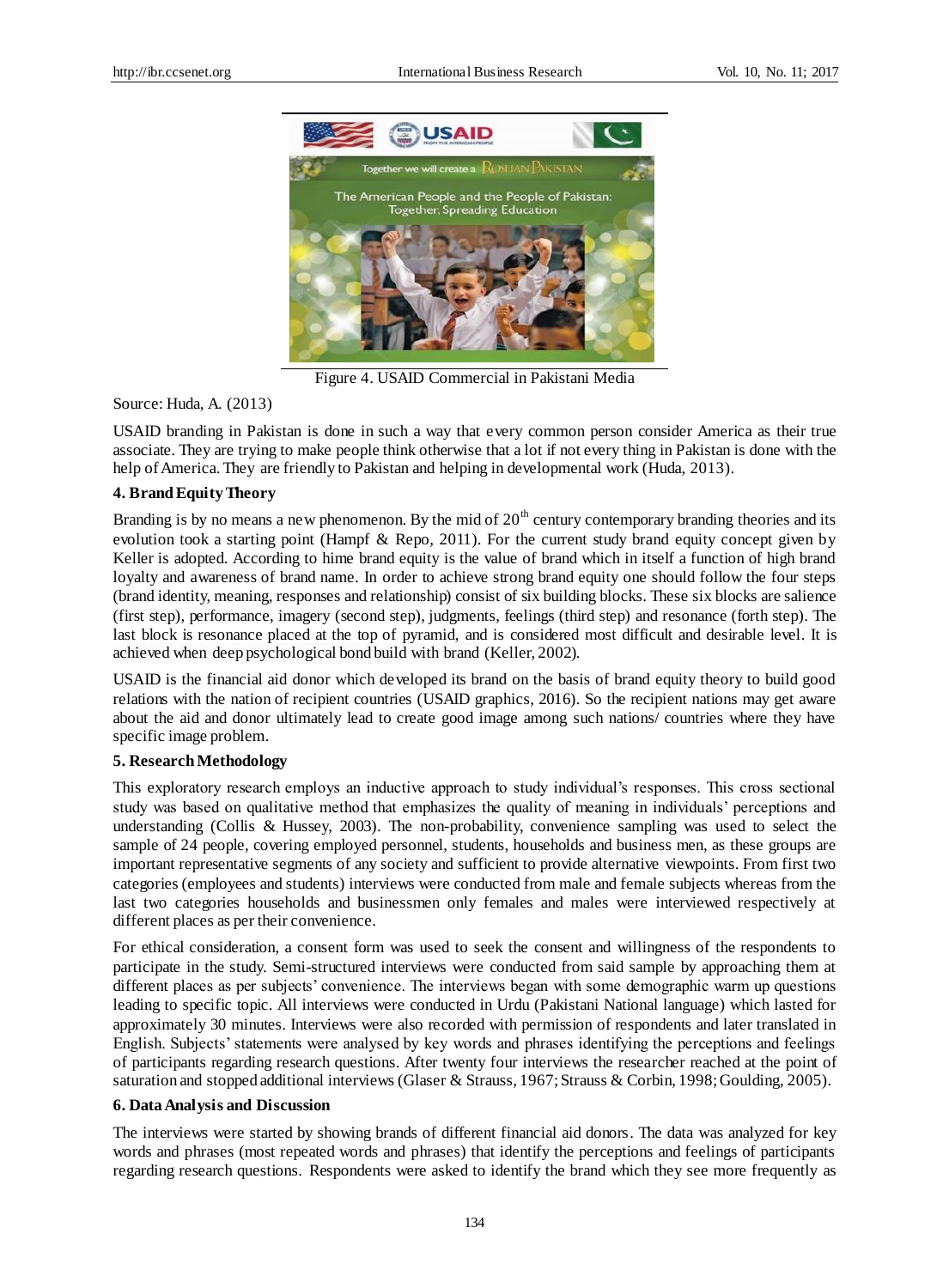shown in Table 2. About 92% (22/24) respondents were aware of the USAID brand. Whereas, two (2/24) respondents were aware of AusAID and only one (1/24) knew the JICA. Other brands were not identified/recognized by the respondents.

Most of the subjects come to know about USAID brand through different mediums, such as TV ads, newspaper, print media etc. Most of the student respondents come to know about USAID brand through their universities (pamphlets on boards, logo paste on everything granted by USAID) and advertisements. Whereas, the households got familiarized through T.V commercial tiled "Roshan Hai Zameen", which was the largest campaign run by USAID in early 2012 (Huda, 2013) and 2017. While remaining respondents come to know about USAID through other social media, newspaper or the logo paste on items given by USAID under different projects. While few have affiliation with donor which ultimately resulted in brand awareness.

*"Advertisement on media (TV, newspaper) and through internet."* (Respondents 3)

*"I came to know about USAID from my university where i used to study."*(Respondent 4)

*"Once we were working, a man came and gave us caps. There was its monogram on those caps"* (Respondent 24)

*"I worked with USAID funded project during an official assignment."*(Respondent 1)

The subjects were asked how long they do know about this specific brand, the responses disclose that the average time period from which they know USAID is about 7 years. As the branding policy of USAID has been started publicly after the 2005 earth quake in Pakistan which was the result of successful branding policy after tsunami hit in 2004 (USAID, 2016), so it can be infer that 83 % (20/24) of respondents come to know about USAID after 2005.

*"Since 10 to 11 years*." (Respondent 1, 8)

*"For About 7 years*."(Respondent 2, 15, 16)

*"Since* 4 or 5 years*."*(Respondent 3, 5)

The next query was related to the brand ipmpact. Most of the respondents think that brand has strong impact on public perception, as the brand lives and evolves in the minds and hearts of viewers. The statements reveal that strong brand can create good public image, about 79% (19/24) respondents were of this view.

*"Yes, I think that a strong brand can easily build a positive image through it philosophy* ." (Respondent 3)

*"Yes, strong brand can create good public image …..advertisement*s." (Respondent 5)

*"Yes."* (Respondent 6, 10, 11, 12, 13, 16, 17, 18,24)

Then respndants were asked which donor is spending much amount on its branding and why. Most of the financial aid donors have promoted their brands but USAID is the one spending much amount on its branding and deal it as a policy matter. The comebacks reveal that except few respondents (3 out of 24) all other think that USAID is the one who spends greater amount on branding.

*"USAID in my views."*(Respondent 1)

*"USAID*."(Respondent 2,6,8,9,10,12,13,14,15,16,17,18)

USAID is spending much amount on its branding for different reasons. Some people think USA wants to create good image among the Pakistani nation by making aid more visible. When people observe a lot of aid from American people their minds might change and positive thinking may emerge. Some think that they want to use our territory for their interests. While other are of the view that they want to control this country. One or the other way their first aim is to develop good image in Pakistan in order to carry out their other motives. Such as if they become successful in winning minds and hearts of Pakistani nation they can easily implement their policies which will be definitely in the interest of USA. Or they can easily use this territory for their benefits for instance when people accept them as their friend they will not cause any trouble for them.

*"Creating good image in the minds of Pakistani people and develop love and affection for USA."*(Respondent 1)

*"USAID is spending much amount because they want to change peoples (especially educated persons) perception …image positive".*(Respondent 4)

*"I am not aware of its latent policies. But i am quite sure that USAID is promoting American mind set, American ideology.*"(Respondent 6)

"*In order to attract people and to create favourable situations in areas where they are working."*(Respondent 12)

"*To create good image among Pakistani nation and show that they are good friends, and on other*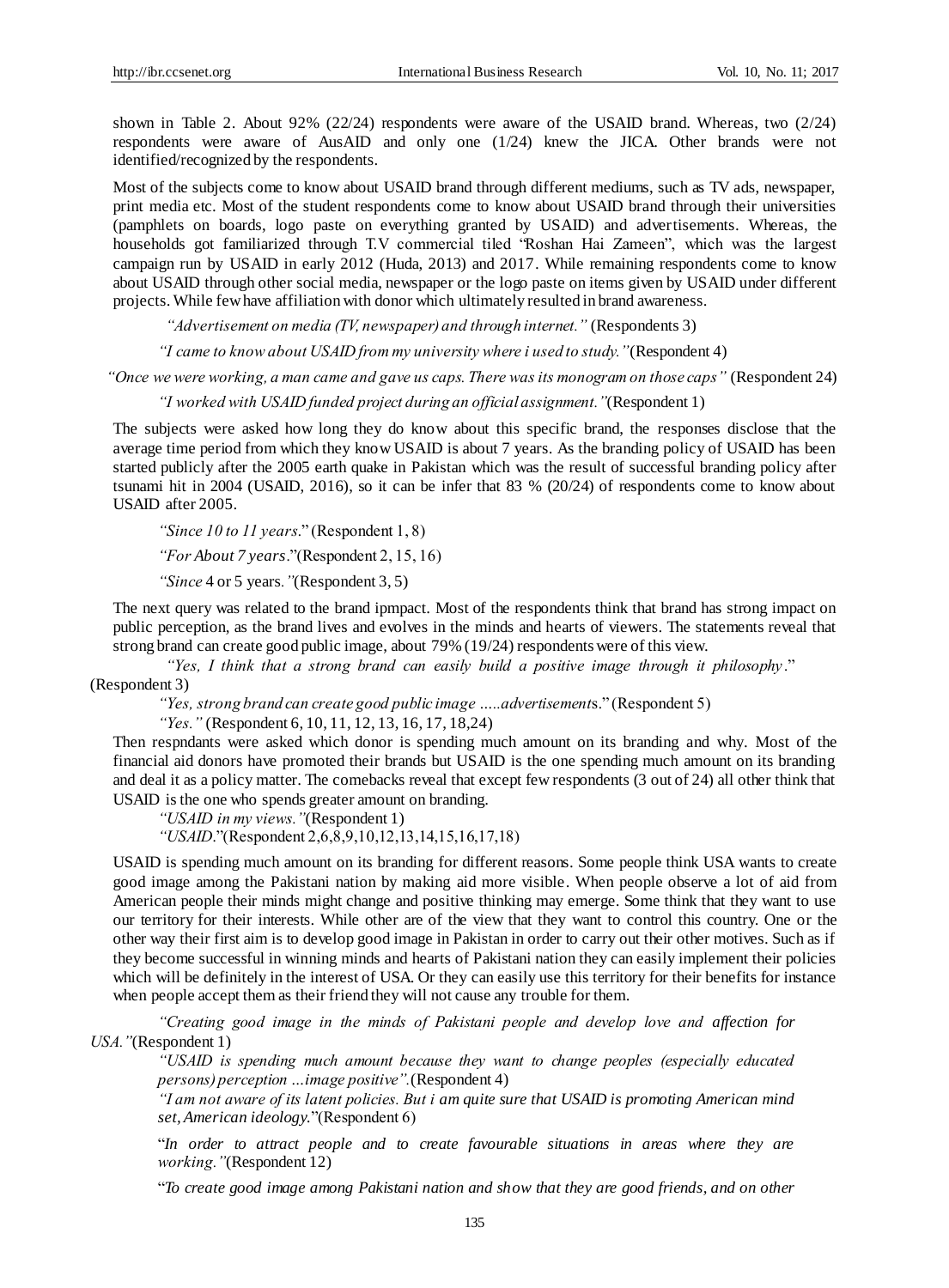*hand sing our territory against the same nation*." (Respondent 15)

*"They want to create good will in Pakistan with a motive to control it."* (Respondent 18)

People perceive branding as a tool that has positive impact on public sentiments. They think that it is easy for USA to capture the minds and hearts of illiterate people as compare to the literate, and to those who are aware of hidden motives cannot be easily trapped. However, their efforts have some positive results means there is positive impact of strong branding on public sentiments which they actually want.

*"Yes… if for a while we ignore their interest in our country (Pakistan), branding is the way these countries can influence the citizens of our country positively and also the way to spread their message and purpose, which also helps in building good image."*(Respondent 3)

*"Of course there is strong positive impact."*(Respondent 6)

*"Yes, they can influence illiterate people through their branding activities easily as compared to literate people."*(Respondent 17)

*"Yes, the people who have negative sentiments for America will be change positively if they are beneficiaries… in emotions."*(Respondent 18)

### **7. Conclusion**

The findings reveales that USAID as a brand has gained more popularity amongst Pakistani nation as compare to other bilateral aid donors. USAID started its proper branding after tsunami hit of 2004 about 12 to 13 years ago and on average people get aware of USAID brand in Pakistan since last 7 years. This indicates that their branding strategy has worked out appreciatively in Pakistan. The respondents come to know about this brand through different mediums such as TV commercials, billboards, and USAID logo adhered on each item received by USAID. By using different mediums for branding USA in point of fact targeted the entire nation which is evident from responses. Since evident from literature findings of Huda (2013) and respondents of the current study that USAID is the only financial aid donor spending greater amount on its' branding to win minds and hearts of Pakistani nation as compare to any other international donors. The respondent's perception also exposed that USAID is somehow efficacious in attainment of their goal specially by attracting illiterate people. The finding supports the concept of *brand equity* (keller, 2002), as under this theory branding is focused on building positive perception of people about the brand to form vigorous relationships between individuals and the specific organization. USAID as a donor used this concept of *brand equity* to win the minds and hearts of Pakistani nation. Although it is difficult to change the mind of those people who are well aware of the hidden motives of America behind this branding strategy.

#### **8. Limitations and Recommendations**

The scope of this research is limited in the form of generalizability, as sample includes only few citizens of Quetta city and perception regarding motives of financial aid donors may differ from region to region. So it is recommended that future studies should take into account this factor and sample should also be selected from other regions of Pakistan for generalizability of the results.

Furthermore, due to lack of resources both time and financial it was unfeasible to conduct the study on large scale. As this was a qualitative study later on quantitative study may be performed. Moreover, the data was collected from urban setup totally ignoring the people of rural areas. Next study may take into account the importance of this ignored area and comparative study may be conducted

## **References**

Australia Global Alumnai. (2016). Branding aid projects and initiatives. Retrieved from <http://dfat.gov.au/about-us/corporate/Pages/branding-aid-projects-and-initiatives.aspx>

- Bush. (2015). An interview published in Dawn newspaper [http://www.dawn.com/news/1200561/aid-cannot-buy-friendship-jeb-bush.](http://www.dawn.com/news/1200561/aid-cannot-buy-friendship-jeb-bush) *Accessed on August 15th, 2015*
- Collis, J., & Hussey, R. (2003). Business Research: A Practical Guide for Undergraduate and Postgraduate Students, 2nd ed., Palgrave Macmillan, New York, NY.

Curtis, L. (2007). America's image abroad: Room for improvement. *The heritage foundation*, *1027,* 1-6.

Glaser, B., & Strauss, A. (1967). The Discovery of Grounded Theory, Aldine Transaction Publishing, Chicago,  $\Pi$ .

Goulding, C. (2005). "Grounded theory, ethnography and phenomenology: acomparative analysis of three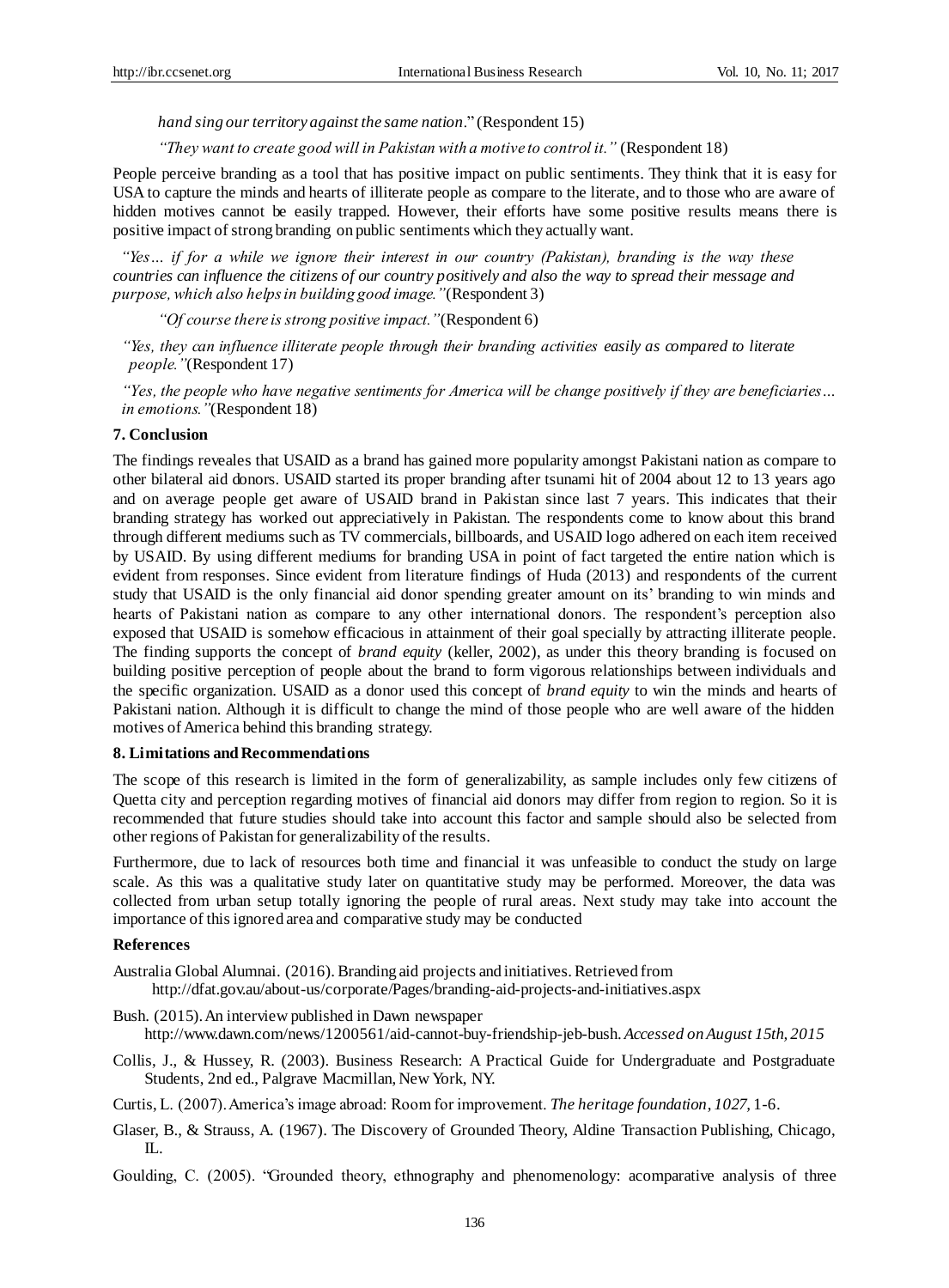qualitative strategies for marketing research". *European Journal of Marketing*, *35*(3/4), 294-308. https://doi.org/10.1108/03090560510581782

Hampf, A., & Lindberg-Repo, K. (2011). Branding: The Past, Present, and Future: A Study of the Evolution and Future of Branding*.* Retrieved from

[https://helda.helsinki.fi/bitstream/handle/10138/26578/556\\_978-952-232-134-3.pdf](https://helda.helsinki.fi/bitstream/handle/10138/26578/556_978-952-232-134-3.pdf)

- Hanan, A. M. (2006). The media-foreign policy relationship: Pakistan's media image and U.S. foreign policy. Unpublished doctoral dissertation, York University, Canada
- Huda, A. (2013). USAID: Changing Conversations. *Published in Aurora [Magazine](http://auroramag.wordpress.com/)*. Retrieved from <https://ayeshahoda.wordpress.com/2013/04/22/usaid-changing-conversations/>
- Hutchinson, S. F., & Rothwell, A. (2002). The public's perception of advertising in today's society. Report prepared for the Advertising Standards Authority, London.
- Javid & Qayyum, (2011). Foreign aid and growth nexus in Pakistan: the role of macroeconomic policies. (Working Paper no 72). *PIDE*. Retrieved from http://pide.org.pk/pdr/index.php/wp/article/view/2963
- Keller, K. L. (2002). Brand Equity Model, Building a Powerful Brand. Retrieved from <https://www.mindtools.com/pages/article/keller-brand-equity-model.htm>
- Khan, M. A., & Safdar, A. (2010). Image of U.S. In pakistani elite newspaper editorials after 9/11 incident: a comparative study of the dawn and nawa-i-waqt with special regard to media conformity theory. *Pakistan journal of social sciences*, *30,* 325-339.
- Le & Attaullah, (2001). Foreign Capital and Economic Performance of Pakistan. *The Lahore Journal of Economics, 7,* 1.
- Mumtaz, K. (2013). Securitization of foreign aid an analysis of US-Pakistan aid relations post-9/11. *Priad Policy Journal*, *1,* 20.
- Naviwala. (2010). U.s assistance and ngos in Pakistan*.*Retreived from [http://pdf.usaid.gov/pdf\\_docs/pnaea519.pdf](http://pdf.usaid.gov/pdf_docs/pnaea519.pdf)
- New logo: flying the flag for UK aid. (2012). Retrieved from <https://www.gov.uk/government/news/new-logo-flying-the-flag-for-uk-aid>
- Ngoconnect enews. (2009). Issue no 18. Retrieved from [http://www.ngoconnect.net/documents/592341/749044/External+Relations+-+Marketing+Part+2+-+Brandi](http://www.ngoconnect.net/documents/592341/749044/External+Relations+-+Marketing+Part+2+-+Branding+Your+Program) [ng+Your+Program](http://www.ngoconnect.net/documents/592341/749044/External+Relations+-+Marketing+Part+2+-+Branding+Your+Program)
- Pakistan Donor Profile and mapping (2014), United Nations in Pakistan. Retrieved fro[mhttp://www.un.org.pk/wp-content/uploads/2014/04/Pakistan-Donor-Profile-and-Mapping-by-UN.pdf](http://www.un.org.pk/wp-content/uploads/2014/04/Pakistan-Donor-Profile-and-Mapping-by-UN.pdf)
- Public visibility and recognition. (2016). Retrieved from [http://international.gc.ca/world](http://international.gc.ca/world%20monde/fundingfinancement/public_visibility_recognition)  [monde/fundingfinancement/public\\_visibility\\_recognitionv](http://international.gc.ca/world%20monde/fundingfinancement/public_visibility_recognition)isibilite\_reconnaissance\_publique.aspx?lang=eng
- Reinhardt, G. Y. (2010). Brands and bypass: getting aid donors what they want. Published by College Station: Texas A&M University.
- Saleem, N. (n.d.) U. S. Media framing of foreign countries image. *Canadian Journal of Media Studies, 2*(1),130-162.
- Saleem, N., & Mian, H, A. (2014). US Foreign Policy towards South Asia (2011-2012): Framing of Pakistani Press*. Research Journal of South Asian Studies*, *29*(2), 423-433.
- Strauss, A., & Corbin, J. (1998). Basics of Qualitative Research Techniques and Procedure for Developing Grounded Theory, Sage Publications, Thousand Oaks, CA.
- Sultana. (2007). The role of media in the development and promotion of english in pakistan. Retrieved from <http://eprints.hec.gov.pk/6327/>
- Tabbasum. (2014). The political economy of the united states economic growth programme in pakistan. *Journal of international development* , Published online in Wiley Online Library.
- USAID Branding. (2017). Retrieved from[: https://www.usaid.gov/branding](https://www.usaid.gov/branding)
- USAID. (2016). graphic standards manual and partner co-branding guide. *Retrieved from https://www.usaid.gov/branding/gsm*
- Yu, S. (2011). Flood relief in the sphere of terrorism. *The politics of humanitarian responses to the Pakistani*